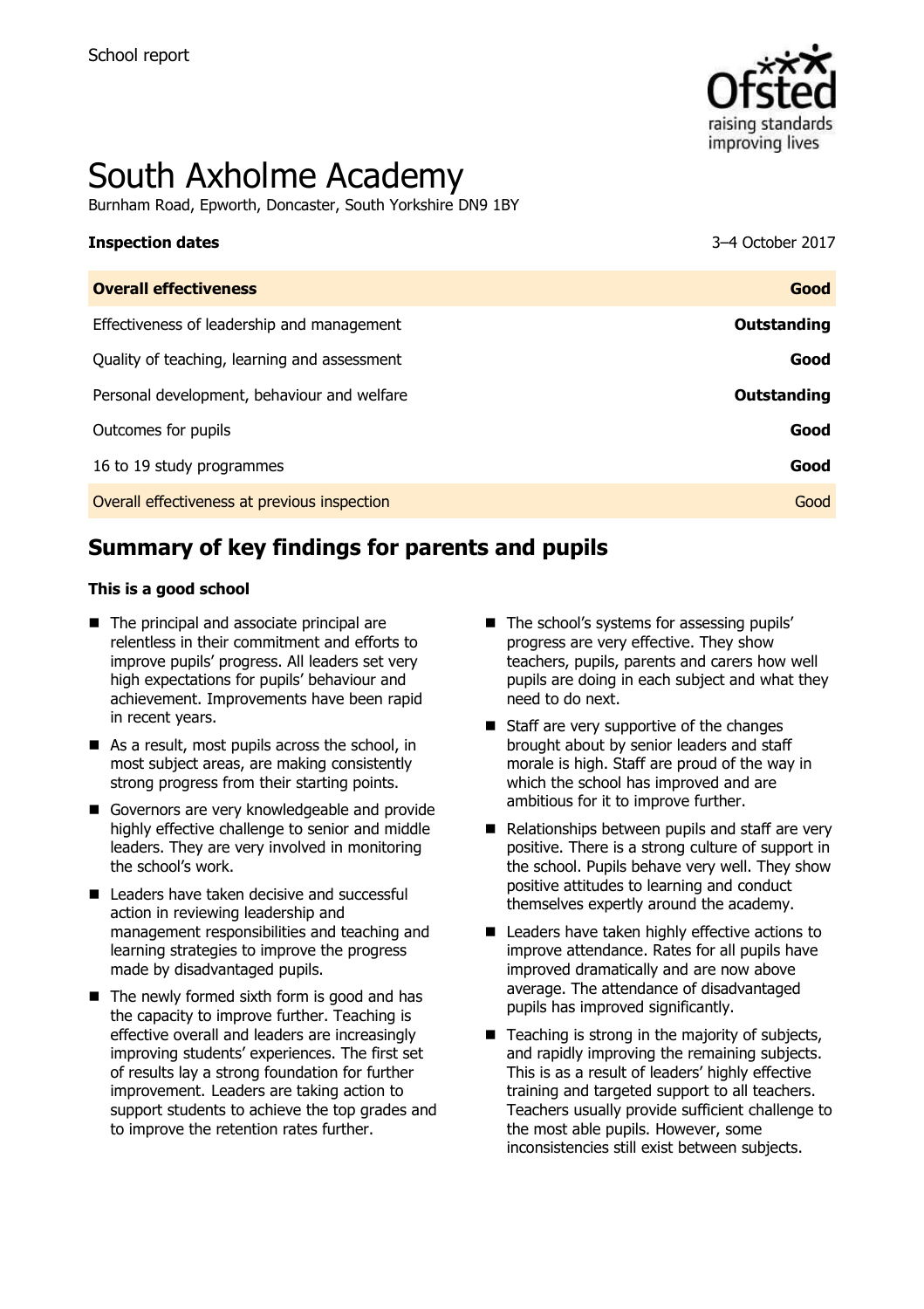

# **Full report**

### **What does the school need to do to improve further?**

- $\blacksquare$  Iron out the remaining inconsistencies in teaching, learning and assessment, by:
	- continuing to reduce in-school variation in the quality of teaching
	- sharing the good and outstanding practice that exists in planning learning activities that challenge the most able pupils.
- $\blacksquare$  Further improve the sixth-form provision, by:
	- ensuring that study programmes for each student are planned and managed so that they build on each student's prior attainment to help them achieve their best.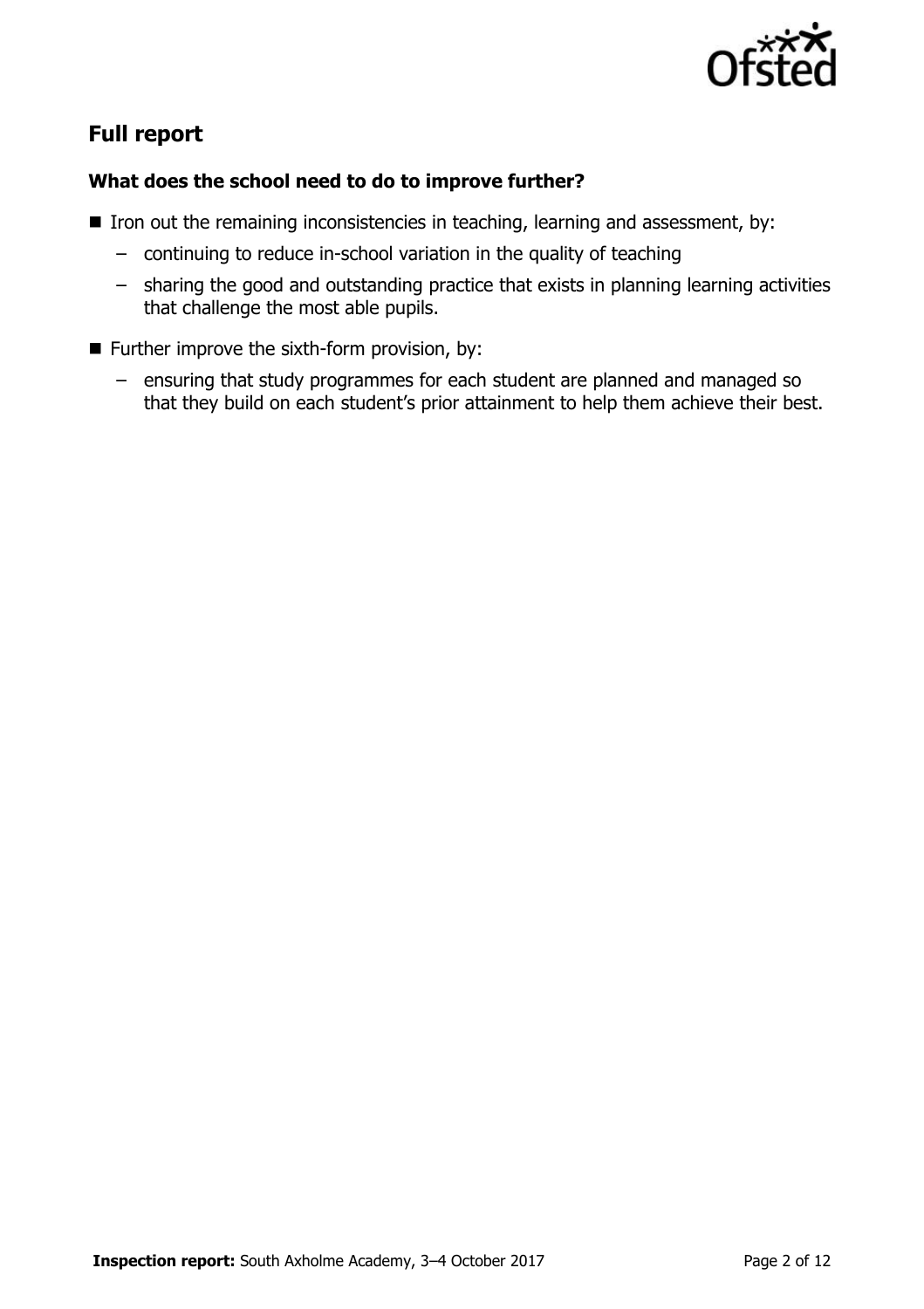

# **Inspection judgements**

#### **Effectiveness of leadership and management Constanding**

- The principal and associate principal have an excellent, clear and focused vision about what is required to make the improvements needed. They are relentless in their work and show commitment, ambition and passion. As a result of exceptional leadership and management, the school has seen significant and sustained improvements in the progress, attendance and behaviour of the pupils.
- Leaders are highly evaluative and they have systematically and successfully addressed the areas for improvement identified at the last inspection. They set very high expectations of themselves, staff and pupils. Leaders have established a highly positive and ambitious climate in which pupils thrive and staff develop their skills successfully.
- Leaders and governors have a detailed understanding of the school's strengths and areas for development. They regularly analyse pupils' progress in each subject and accurately identify pupils who need extra support. For example, the targeted and carefully planned support for disadvantaged pupils has resulted in the significant improvement of the progress these pupils make and in their attendance rates. Leaders have used the additional funding for disadvantaged pupils successfully.
- Meticulously planned and targeted use of additional funding for pupils who have special educational needs (SEN) and/or disabilities, has brought about a significant improvement in progress and attendance for these pupils. Consequently, the additional SEN funding is also used to very good effect.
- Leaders are very detailed in their analysis of the effect of their actions on all aspects of the school's work. They regularly review the curriculum and check the progress of current pupils with middle leaders. Middle leaders have a very positive influence through monitoring the progress of pupils and promoting high aspirations to pupils and staff. Middle leaders monitor the effectiveness of teachers and teaching assistants very well to ensure the continuous development of their departments. As a result, outcomes for pupils are improving significantly.
- Leaders have introduced a range of curriculum models, such as the secondary-ready and non-secondary-ready pathways in Year 7 and mini options in Year 7 and Year 8 to ensure better preparation for GCSE courses in response to pupils' opinions. The breadth of the curriculum is strongly supported by a range of out-of-school activities including trips and visits, concerts, football tours and a sports ambassador's programme. There is strong take-up of extra-curricular activities by pupils, including those known to be eligible for free school meals.
- Leaders have taken appropriate, decisive and very effective actions to eradicate weak teaching. As a result of these actions, there have been significant staff changes over the last three years, with a successful focus on the recruitment of high-quality staff. Consequently, outcomes for pupils have improved year on year.
- Leaders use performance management extremely well to ensure that teachers focus on improving the progress for all pupils. Teachers are clear about leaders' expectations, are aware of the school's priorities and work hard to achieve their performance targets.
- **Pupils have various opportunities to develop their spiritual, moral, social and cultural**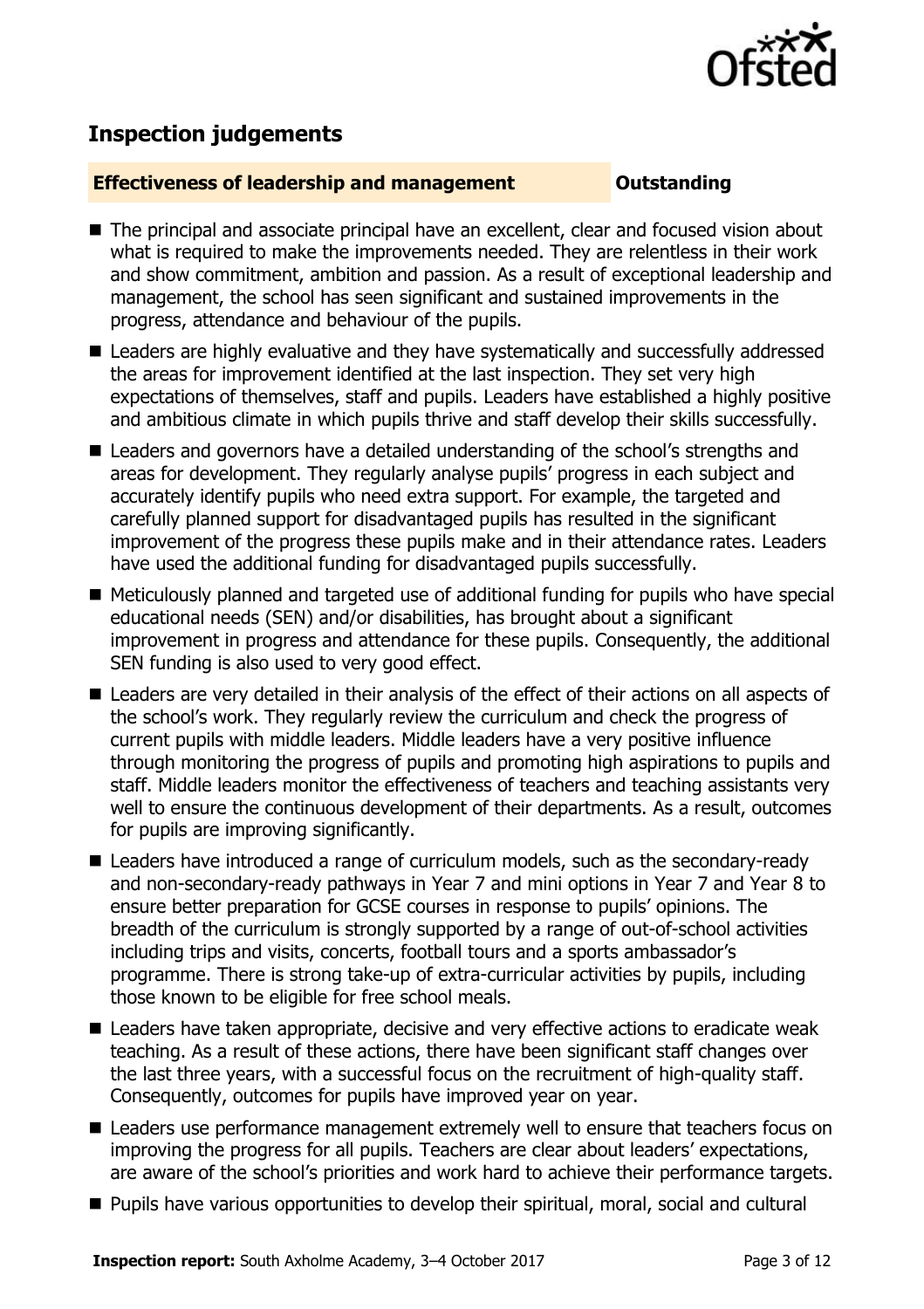

understanding through the excellent South Axholme mindset programme. The taught curriculum, together with a planned programme of themed assemblies, ensures that all pupils learn about world issues, develop a strong social conscience and respect the differences between religions and cultures.

#### **Governance of the school**

- Governance is highly effective. The local governing body comprises highly skilled and experienced governors who provide relentless support and challenge to school leaders, including middle leaders. They have a highly accurate picture of the school's strengths and weaknesses. Governors receive succinct and accurate information and have correctly prioritised the main areas for improvement.
- Governors demonstrate outstanding commitment to the school and share the vision and high aspirations of the trust and the principal. They visit the school regularly, both formally and informally. They know the school very well and carry out their statutory duties diligently.

### **Safeguarding**

- The arrangements for safeguarding are effective.
- The school has a strong culture of safeguarding. The leaders and managers responsible for safeguarding carry out their roles well and keep pupils safe. Clear and appropriate measures are in place to ensure that leaders check the suitability of staff. School evidence also shows that when they need to, leaders take comprehensive action, involving external agencies as appropriate, to help ensure timely and effective support for vulnerable pupils and their families.
- Leaders ensure that all staff have appropriate training, for example in awareness of radicalisation, child sexual exploitation and female genital mutilation. Staff know what to do should they have a safeguarding concern about a pupil.
- A more experienced senior leader is expertly supporting the recently appointed designated safeguarding lead. The new leader acts swiftly on all concerns.
- **Pupils feel safe, and the vast majority of parents who made their views known believe** that their children are safe at school. Pupils are taught how to stay safe. Parents also commented positively on the dedication of staff and the support they provide to the pupils.
- A few pupils study at the Coritani Academy and Haxey Study Centre as part of their provision. School leaders are in regular contact to check on their progress, attendance and welfare.

#### **Quality of teaching, learning and assessment Good**

■ The quality of teaching, learning and assessment is consistently good in many subjects. Teachers' strong subject knowledge, effective planning and probing questioning are identifying misconceptions and deepening pupils' knowledge and understanding well.

■ Most teachers have high expectations of their pupils, including the disadvantaged and the most able pupils, and set challenging activities in lessons. For example, in a Year 9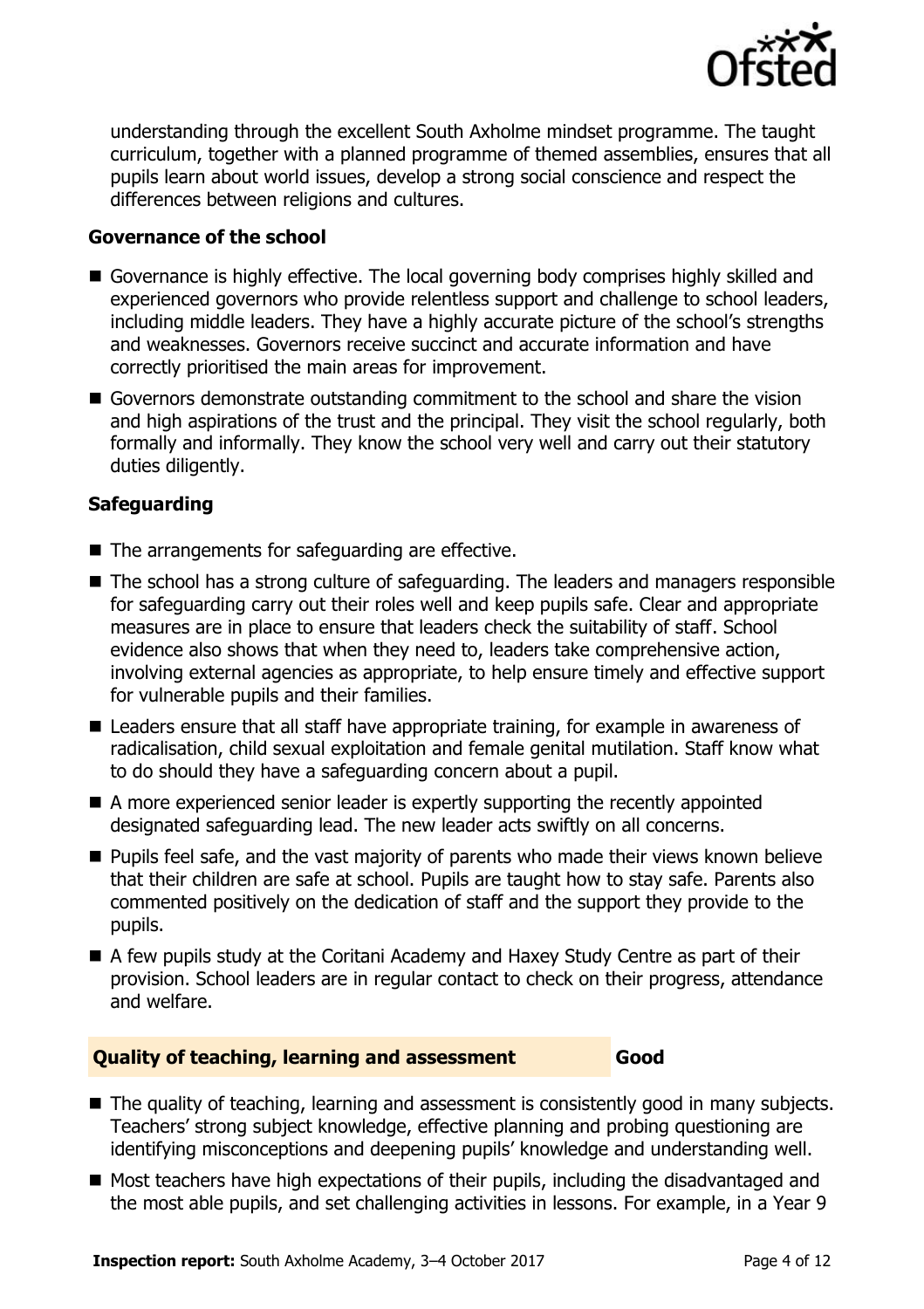

English lesson inspectors observed pupils completing an analysis of textual extracts where there was a high level of challenge and students were encouraged to 'dig deep'. In a Year 7 mathematics lesson, inspectors observed similar high levels of challenge and effective questioning which led to effective learning.

- The school's arrangements for assessing pupils' progress are very effective. All teachers check routinely on pupils' learning and progress. In the vast majority of pupils' books, teachers' feedback is in line with the school's policy. This ensures that pupils know how to improve their work. Teachers often check that pupils can apply these improvements so that pupils have a clearer understanding as a result. Consequently, pupils, including disadvantaged pupils, make strong progress.
- Leaders have recently restructured the roles of teaching assistants. Leaders have introduced specialist teaching assistants for English, mathematics, science and humanities. Where the staff have the relevant subject knowledge, they demonstrate effective support of pupils' progress.
- Teaching assistants work closely with teachers and also meet frequently with the special educational needs coordinator to review the support of pupils who have SEN and/or disabilities. As a result, these pupils are supported well and make good progress.
- Where teaching is less effective, for example in modern foreign languages, teachers set activities which lack sufficient challenge. Leaders are aware of this and are taking effective action to ensure that the quality of teaching is consistently good or better in every subject.
- There is a developing culture of reading across the school. The member of staff responsible for reading is very enthusiastic. They have introduced clear systems following a thorough review in the 2016/17 academic year and also recognise the difficulty in promoting reading successfully given the current limitations of resources, such as the lack of a school library.

#### **Personal development, behaviour and welfare <b>COUTS** Outstanding

#### **Personal development and welfare**

- The school's work to promote pupils' personal development and welfare is outstanding.
- Through the school's excellent South Axholme mindset programme, pupils learn about British values and develop spiritually, morally, socially and culturally. Inspectors observed a highly effective assembly on global awareness taught to Year 7 pupils and discussions about democracy and careers by Year 11 pupils during form time.
- **Pupils say that bullying is very rare. When it does happen, teachers deal with it swiftly.** Inspectors confirmed this from scrutinising school documentation. Parents and pupils value the support of teachers and how they help pupils settle into school life, especially for the new Year 7 pupils.
- Leaders are extremely effective in ensuring that the welfare of the small number of pupils who attend alternative provision is a high priority. There is excellent communication between school staff and the providers. As a result, these pupils follow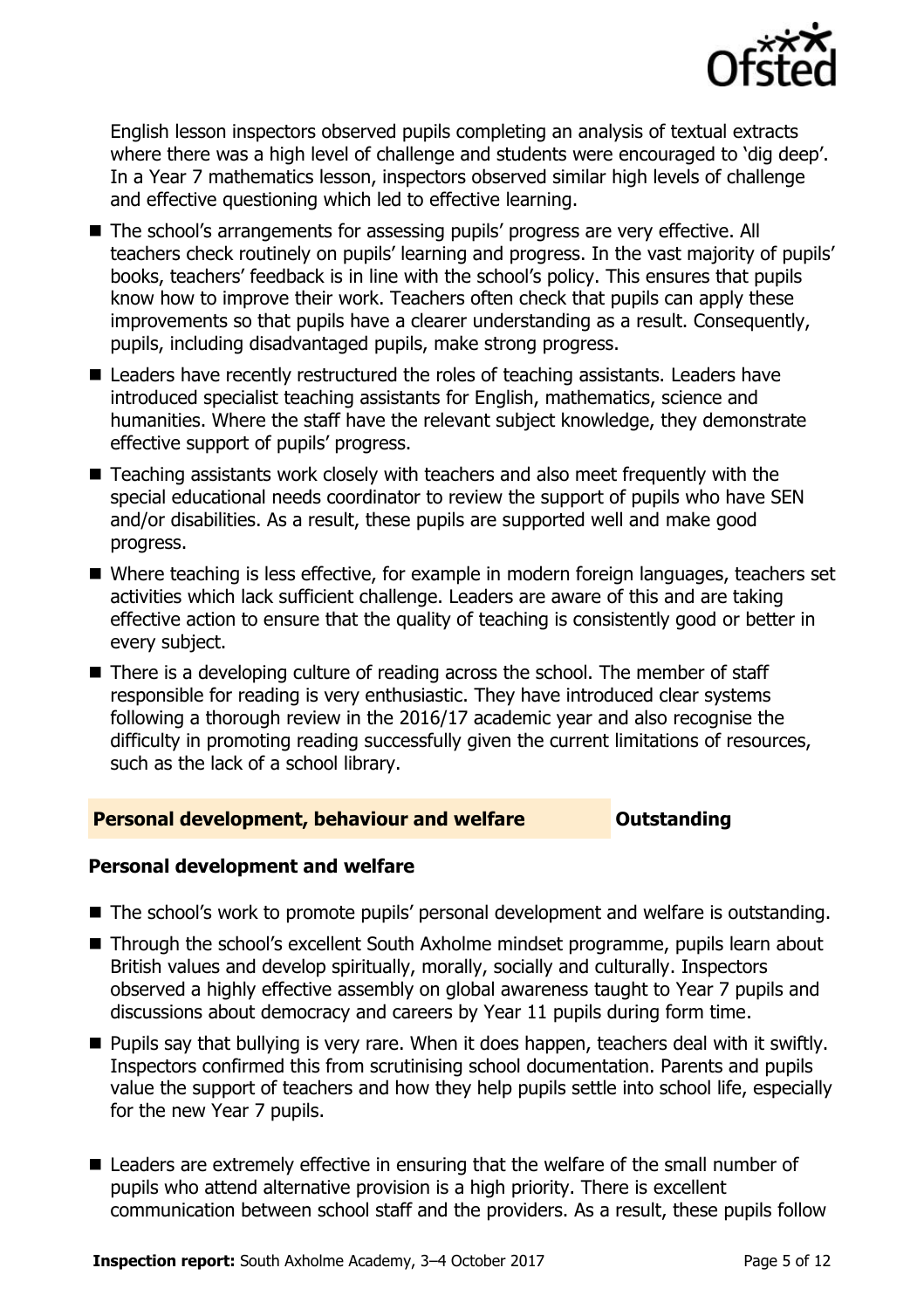

a personalised curriculum that is appropriate to their needs, with much improved progress, behaviour and attendance.

#### **Behaviour**

- The behaviour of pupils is outstanding. Pupils are polite, friendly and behave extremely well around the school. During break and lunchtime, they socialise in a calm way and they interact very well with each other and staff. Pupils move around school from lesson to lesson quickly, calmly and purposefully.
- Disruption to learning is rare. When it does occasionally happen, teachers apply the school discipline policy consistently and deal with situations swiftly and effectively.
- Leaders' highly effective actions have resulted in a significant reduction in the number of pupils subject to fixed-period exclusion and the number of internal-isolation incidents. Fixed-period exclusions are now very low. Staff are highly effective in supporting all pupils to maintain their excellent behaviour and to remove any remaining barriers to learning.
- **Persistent absence rates are also reducing overall and especially for pupils who have** SEN and/or disabilities.

#### **Outcomes for pupils Good Good**

- Since the last inspection, outcomes have continued to improve strongly, as has the overall progress of pupils in the school. Observations of learning, reviews of pupils' work books and school assessment information show that the majority of pupils are making good progress in their learning across different year groups and groups of pupils. Provisional progress information for 2017 supports this.
- School leaders took very effective action, in developing teaching and learning strategies, to improve the outcomes of disadvantaged pupils. They have targeted the additional funding for disadvantaged pupils to good effect. The progress of the disadvantaged pupils has improved significantly in English, mathematics and English Baccalaureate subjects.
- The attainment of other pupils in English language and English literature is also strong. Published performance tables indicate that outcomes in these areas were above the national average in 2016. Provisional information indicates that outcomes for 2017 have improved further.
- $\blacksquare$  Strong teaching in mathematics has led to pupils, including the disadvantaged pupils, making very strong progress last year. Published and school information shows significant improvement in the number of pupils achieving both a grade four and a grade five in mathematics.
- **Performance in science has continued to improve strongly year on year. Provisional** 2017 examination information indicates that outcomes in biology, chemistry and physics have improved considerably from the previous year.
- Staff monitor closely the small group of pupils who attend alternative provision off-site. The activities that the pupils take part in are appropriate for their abilities and interests. The qualifications that pupils gain, for example in animal care, offer a clear progression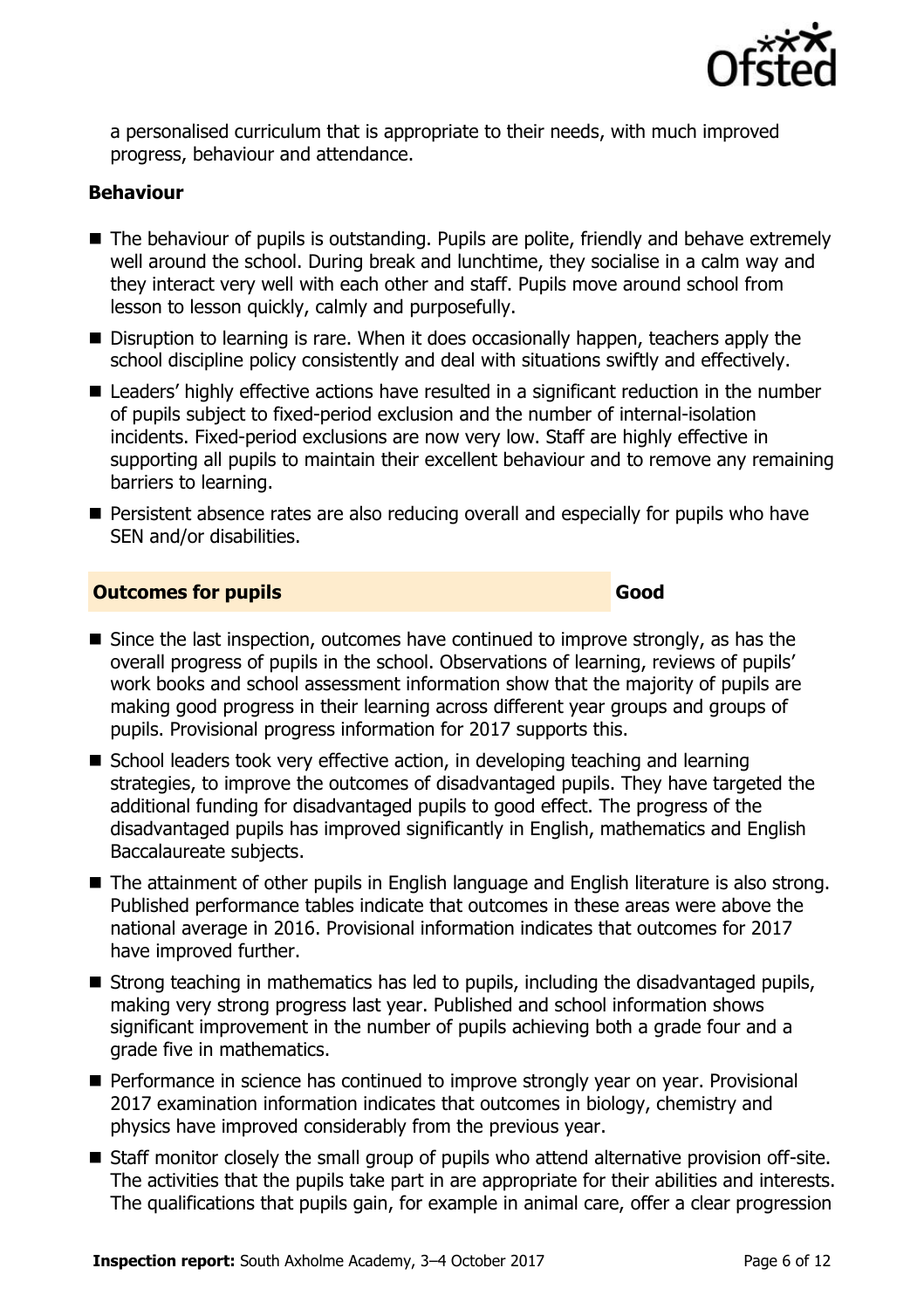

through to apprenticeships and pupils' chosen career options.

■ School information indicates that performance in art, resistant materials and music in 2017 was less strong and the attainment of pupils in these subjects remained significantly lower than national averages. Outcomes in engineering have improved over the past year and now they are broadly in line with the national average. Outcomes in French declined compared to 2016 but they are broadly in line with the national average. School leaders are already taking action to bring about the required improvements, including changes in staffing and targeted professional development opportunities. This variation in outcomes for some subjects, along with the variations observed during visits to classrooms and those seen in inspectors' scrutiny of pupils' work, clearly evidence why outcomes are not yet outstanding.

#### **16 to 19 study programmes Good**

- The school's newly formed sixth form provides an inclusive and aspirational education for its students. The newly appointed leader of the sixth form is very knowledgeable about the strengths and areas for improvement and has clear action plans in place to address weaker areas.
- The recruitment process of the first cohort of students was not as effective as leaders had hoped. As a result, only half the students in Year 12 continued studying into Year 13. Following these low retention rates, leaders took swift action to review the curriculum offer and recruitment process. This has resulted in an improved retention rates for the current Year 13 students. However, the full effect on this group of students' outcomes is too early to confirm.
- The quality of careers information, advice and guidance that students receive prior to joining the sixth form is improving. Current students follow appropriate personalised study programmes that enable them to move on to higher education, training or fulltime employment after leaving the sixth form. The revised curriculum enables students to take a combination of academic and applied courses to suit their abilities and interests.
- Examination information shows that the outcomes of the school's first cohort of sixthform students have laid a strong foundation for the future. In 2017, all 25 students achieved grades in the  $A^*$  to E range in their academic A levels.
- Strong teaching means that students currently on roll are making good progress in their chosen courses. The school's assessment information shows that students in Year 13 are on course to achieve improved outcomes, in both academic and applied subjects, compared with last year. Inspection evidence supports this view.
- Leaders are continuing to develop the provision effectively. All students in the sixth form are supported well, including those who are disadvantaged. Teachers monitor students' performance closely and have regular meetings about progress, attendance, university applications and general well-being.
- Students now benefit from a range of enrichment activities, including access to relevant work-experience placements. The school has recently introduced cooking on a budget, online safety, alcohol safety, student finance and apprenticeships as part of the wider curriculum. Such work is broadening students' horizons and helping to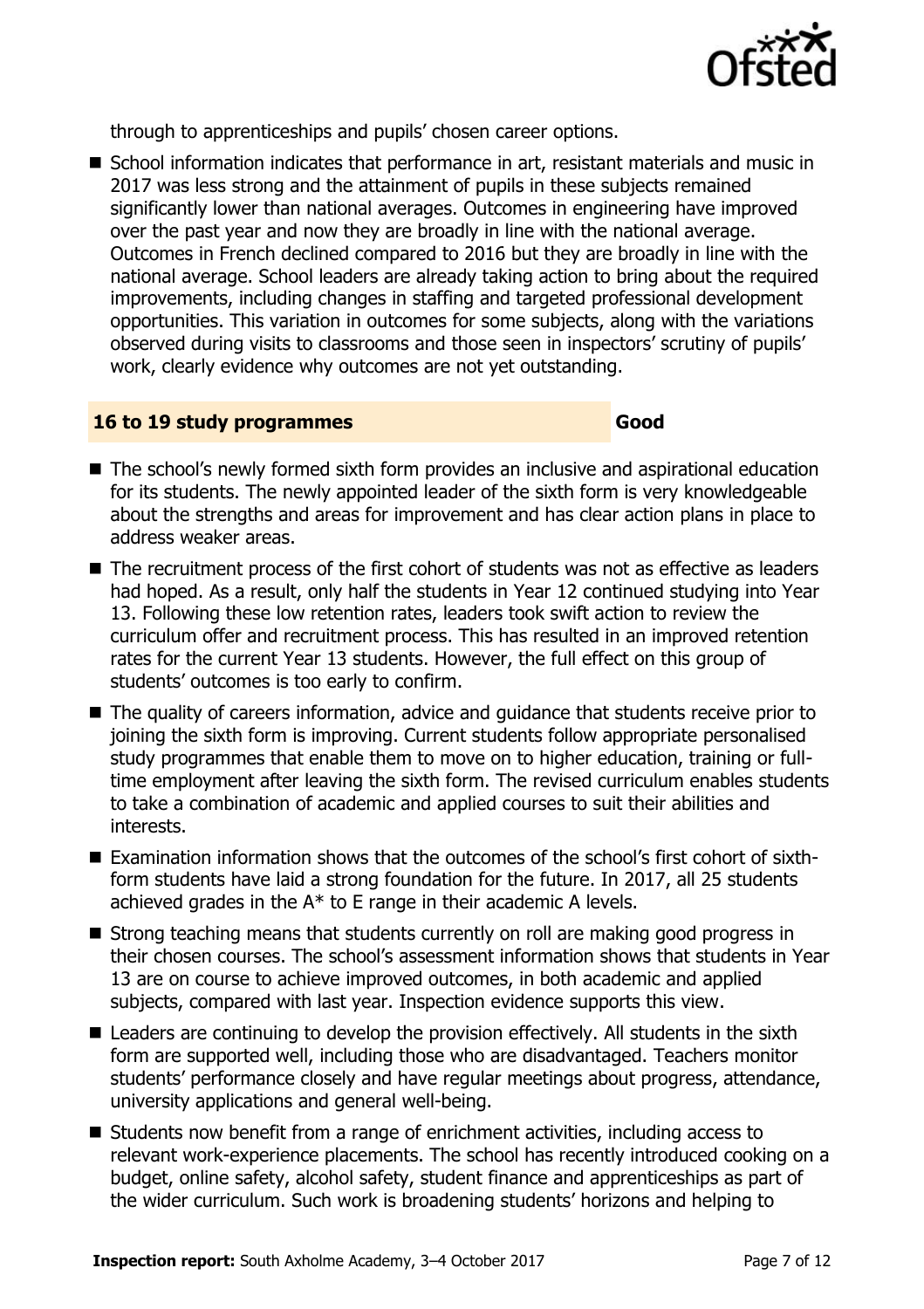

prepare them effectively for the world beyond the sixth form. Leaders acknowledge that there is still more work to do to ensure that study programmes for each student are planned and managed precisely. This is so that they build on each student's prior attainment briskly, to help them achieve the highest grades possible.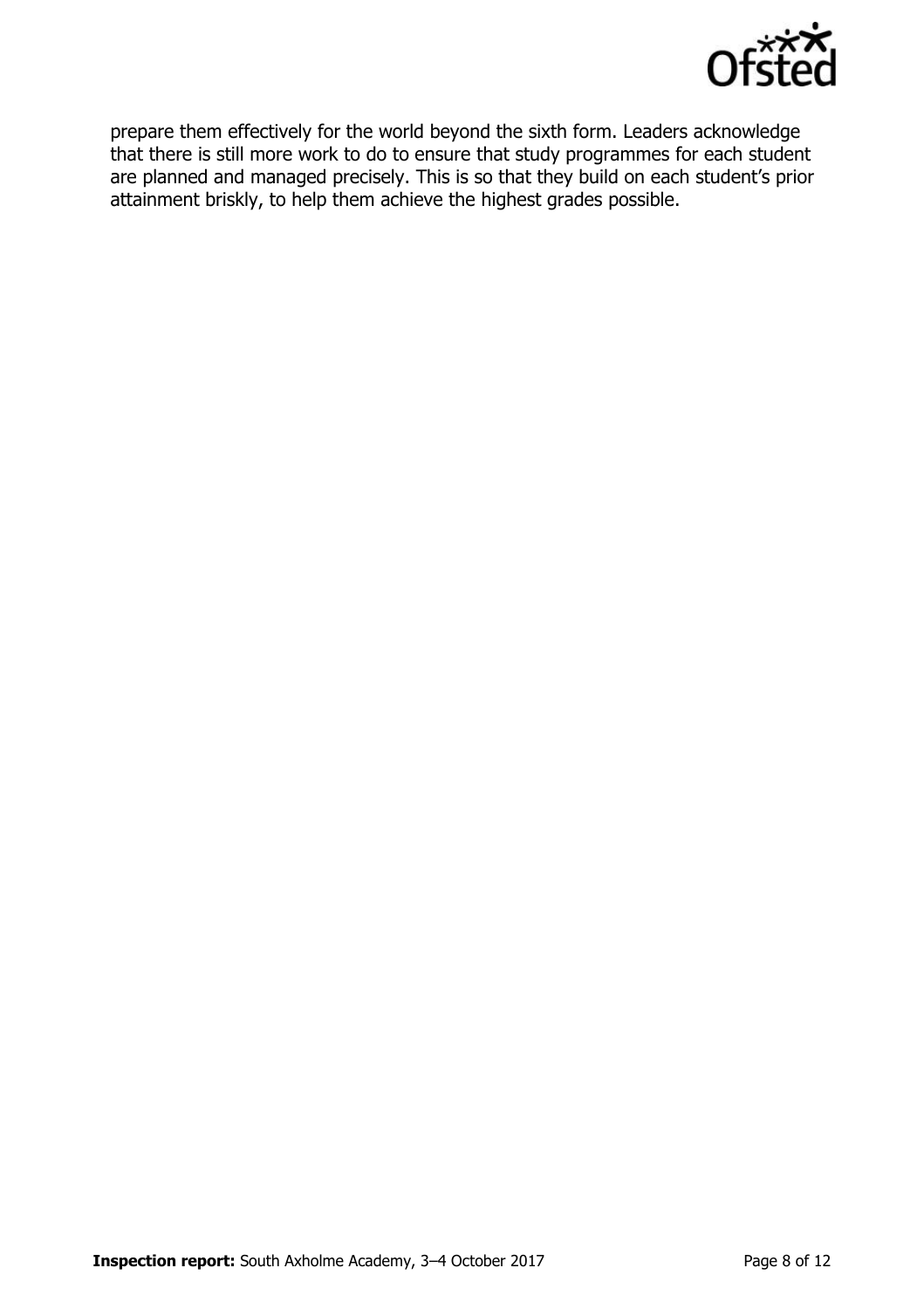

# **School details**

| Unique reference number | 137742             |
|-------------------------|--------------------|
| Local authority         | North Lincolnshire |
| Inspection number       | 10036530           |

This inspection of the school was carried out under section 5 of the Education Act 2005.

| Type of school                                           | Secondary comprehensive          |
|----------------------------------------------------------|----------------------------------|
| School category                                          | Academy converter                |
| Age range of pupils                                      | 11 to 18                         |
| Gender of pupils                                         | Mixed                            |
| Gender of pupils in 16 to 19 study<br>programmes         | Mixed                            |
| Number of pupils on the school roll                      | 844                              |
| Of which, number on roll in 16 to 19 study<br>programmes | 55                               |
| Appropriate authority                                    | Board of trustees                |
| Chair                                                    | Colin Bagley                     |
| Principal                                                | Sarah Thompson                   |
| Telephone number                                         | 01427 872121                     |
| Website                                                  | www.southaxholmeacademy.co.uk    |
| Email address                                            | sthompson@southaxholme-iet.co.uk |
| Date of previous inspection                              | 30-31 January 2013               |

#### **Information about this school**

- The school complies with Department for Education guidance on what academies should publish.
- The school meets requirements on the publication of specified information on its website.
- The school met the government's floor standards in 2016. These are the minimum expectations for pupils' attainment and progress in English and mathematics set by the government by the end of Year 11.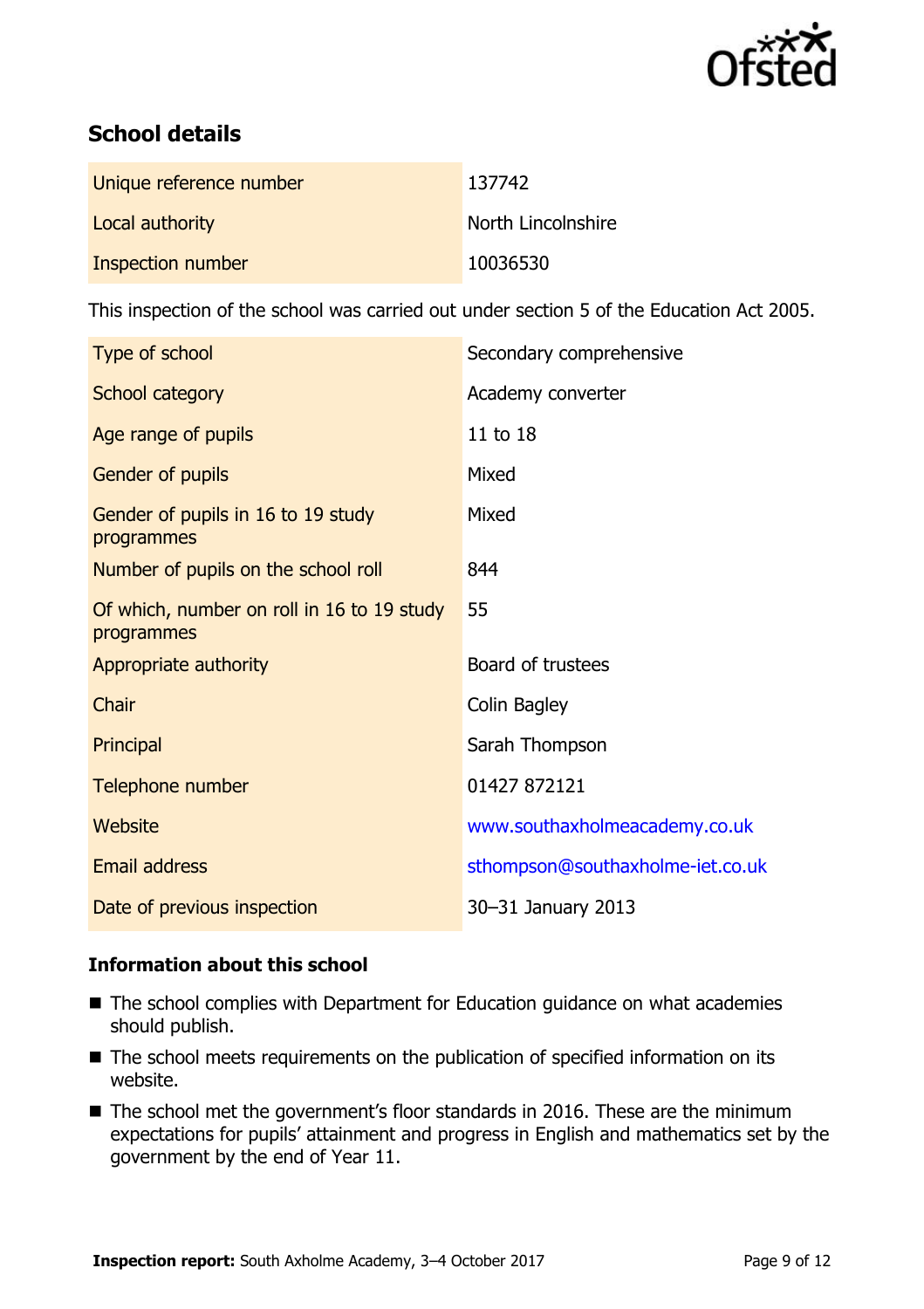

- The school is part of Isle Education Trust and converted to an academy in 2010. In 2013, South Axholme became the lead school in the Isle Education Trust and was inspected as an 11 to 16 provider. In September 2015, the school opened its own sixth-form provision.
- South Axholme Academy is smaller than the average-sized secondary school.
- The percentage of the pupils known to be eligible for the pupil premium is below the national average.
- Most pupils are of White British heritage, with a very small minority from other ethnic backgrounds.
- The proportion of pupils who have SEN and/or disabilities is above average.
- The principal is a local leader of education.
- The school uses Coritani Academy and Haxey Study Centre for alternative provision.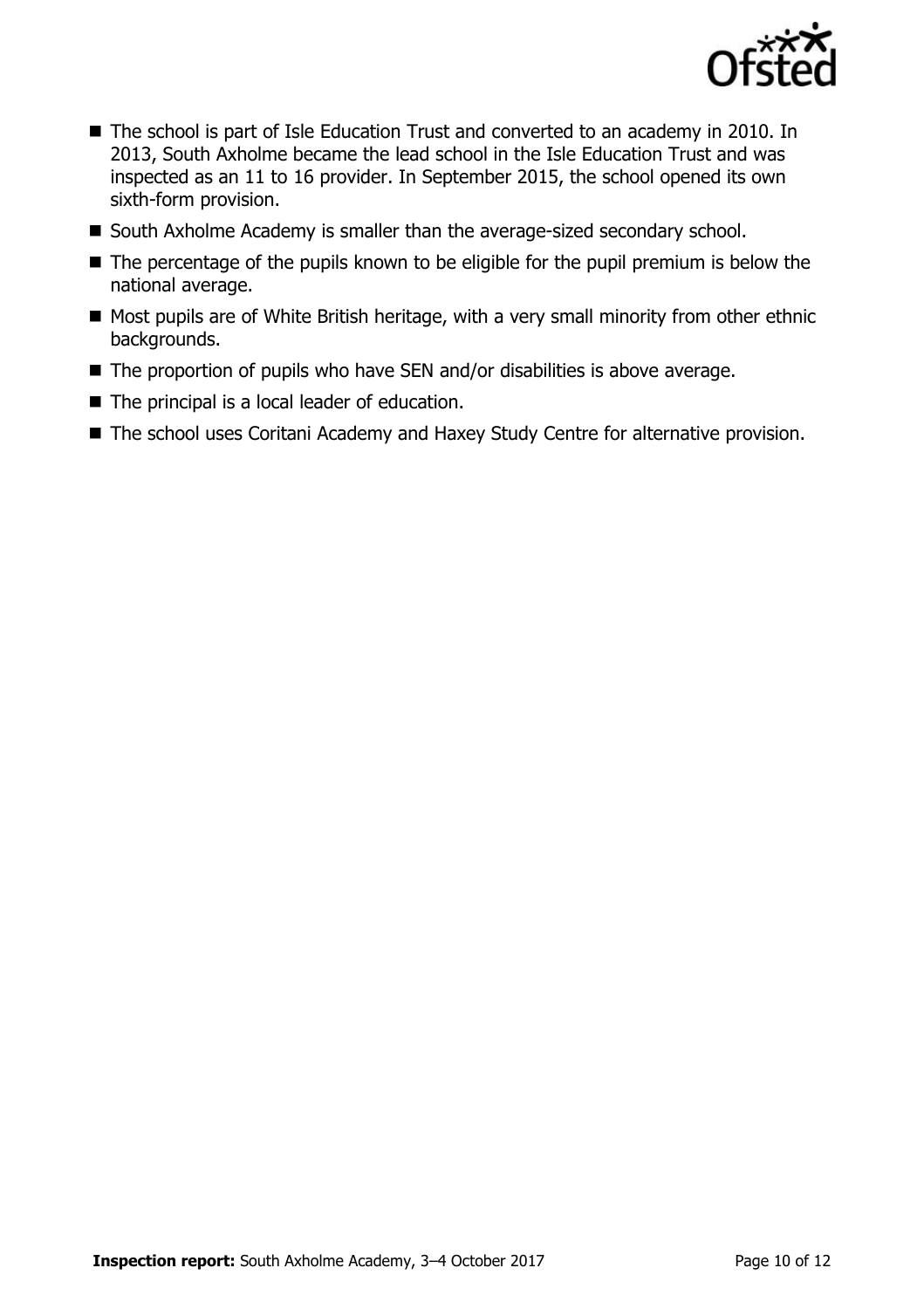

# **Information about this inspection**

- In 2013, the school had a section 5 inspection as an 11 to 16 provider and was judged good. Since then, the school has added a new key stage post-16. Consequently, this inspection was conducted as a section 5 inspection.
- Inspectors visited parts of 44 lessons across most subject areas. Many of these visits took place with senior leaders. During visits to classrooms, inspectors looked in pupils' workbooks and questioned pupils about their learning.
- Discussions took place with the principal, associate principal, other senior leaders, most subject leaders and a number of teachers. Inspectors also held discussions with members of the wider body of staff and with leaders from the academy's alternative provision. Discussions also took place with a representative of the trust and members of the local governing board, including the chair of the governing body and the chair of directors of the trust.
- Inspectors held discussions with pupils from all year groups, including sixth-form students, about what it is like to be a young person at the school. Inspectors also listened to Year 8 pupils read.
- Inspectors observed pupils' behaviour around the school, including between lessons, at breaktimes and at lunchtime.
- Inspectors took into account 71 free-text responses from parents to the online survey, Parent View. They analysed 42 responses to the staff survey. There were no responses to the pupil questionnaire.
- Inspectors examined records relating to behaviour, attendance and safeguarding. Inspectors also scrutinised documents, including school development plans, governing body minutes, external reviews, performance management records and information about pupils' achievement.

#### **Inspection team**

| Dimitris Spiliotis, lead inspector | Her Majesty's Inspector |
|------------------------------------|-------------------------|
| Peter Cole                         | Ofsted Inspector        |
| <b>Judith Gooding</b>              | Ofsted Inspector        |
| <b>Marianne Young</b>              | Ofsted Inspector        |